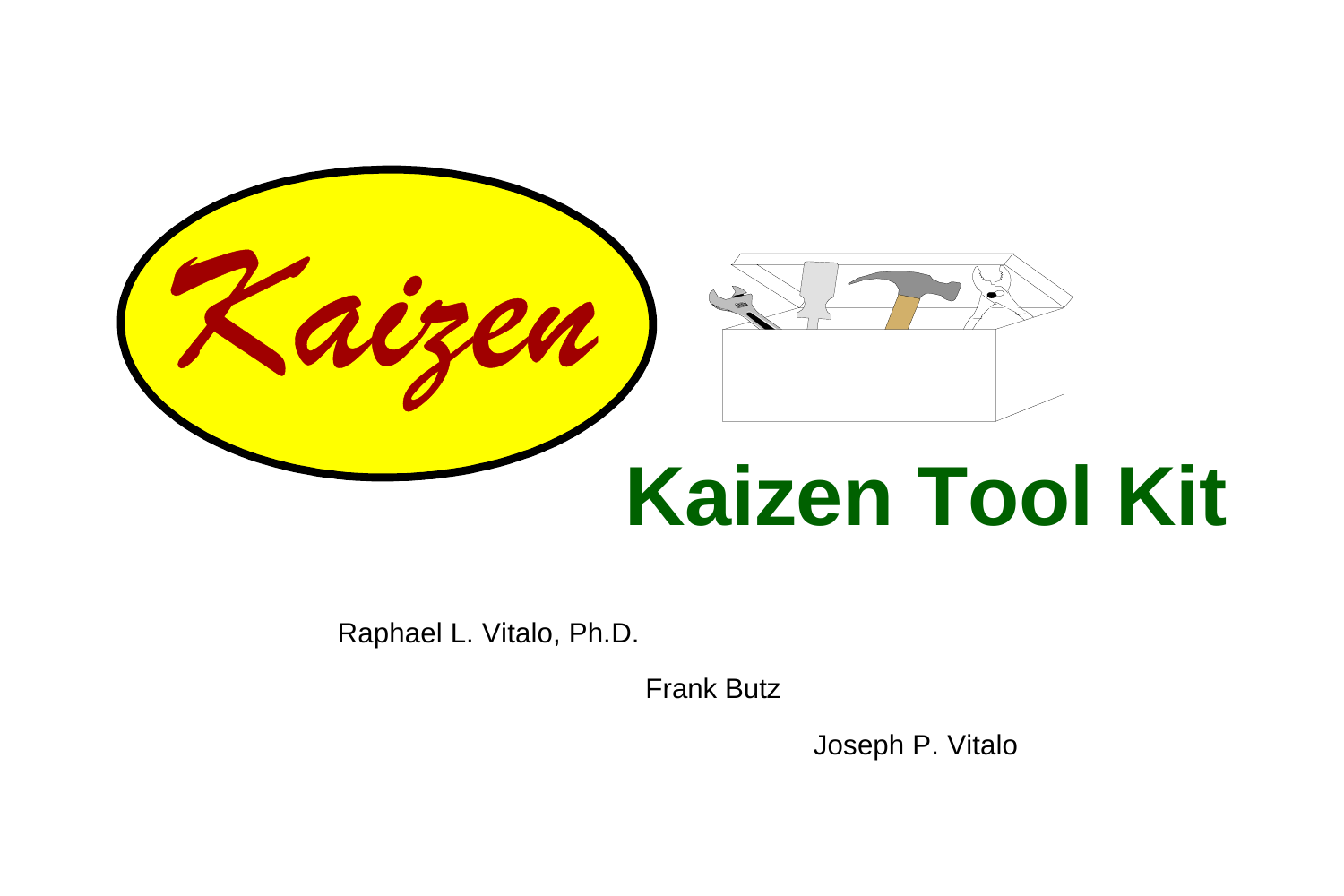# **Kaizen Tool Kit**

#### Raphael L. Vitalo, Ph.D., Frank Butz, and Joseph P. Vitalo

ISBN 0-9722810-3-7Version 1.5

Copyright © 2003 Vital Enterprises, Hope, ME 04847

All rights reserved.

Image Copyright, New Vision Technologies Incorporated

Printed in the United States of America



No part of this publication may be reproduced, stored in a retrieval system, or transmitted, in any form or by any method, such as electronic, mechanical, photocopying, recording, or otherwise without prior written consent of Vital Enterprises.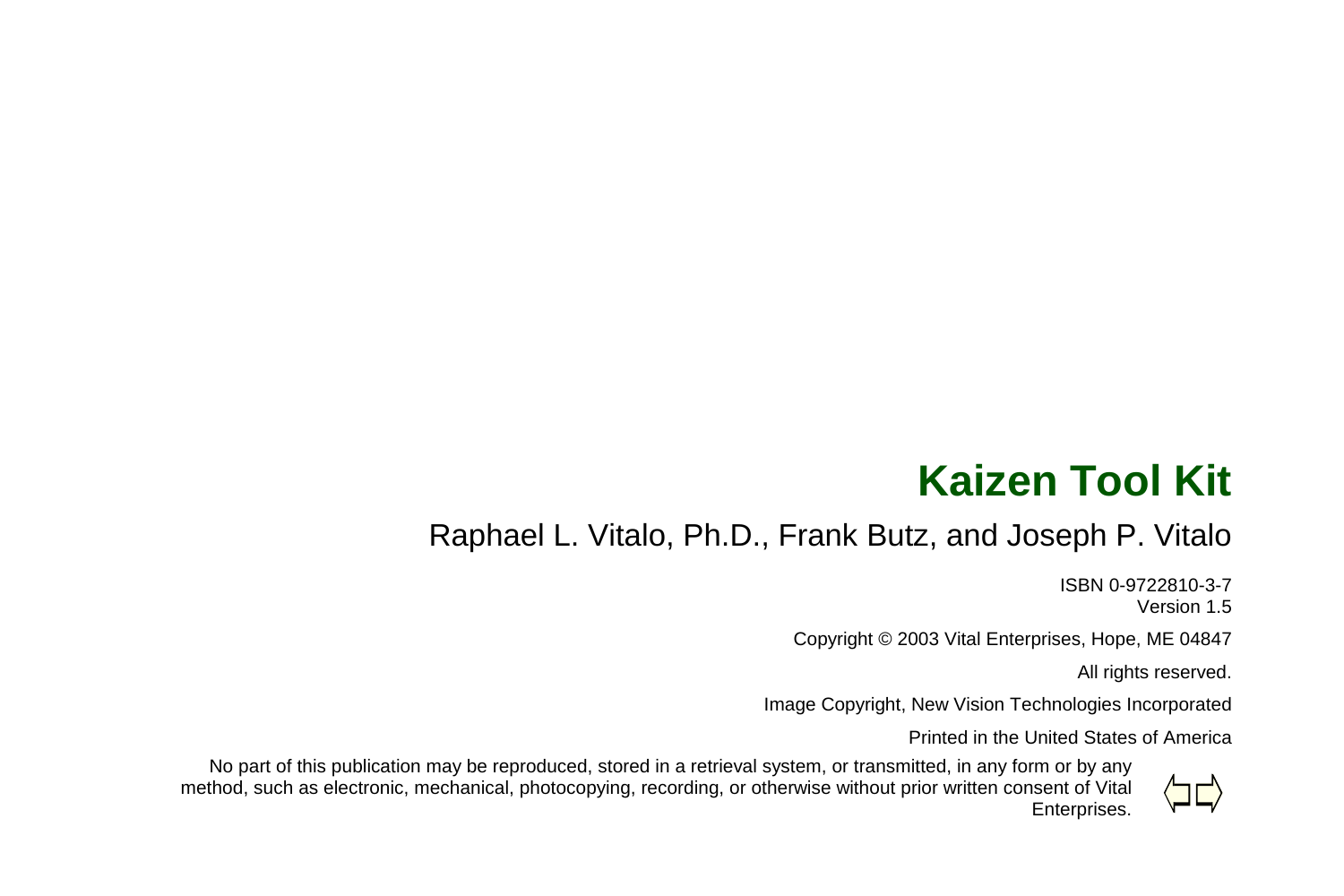### **Instructions**

#### **Accessing Tools**

- Click here  $\rightarrow \rightarrow$  to access tools by selecting the milestone, task, or step on which you are working.
- Click here  $\mathbf{N}$  to access tools from an alphabetical listing of all tools.

#### **Saving Forms**

- Create a folder on your hard disk drive in which to store the records of your Kaizen event. Name the folder with the location and date of your event—e.g., Savannah11-02-05
- Once you have opened a form, save it under a new name to the folder you created. Label the file with the name of the form and where your event was performed—e.g., Summary of Findings-Savannah.

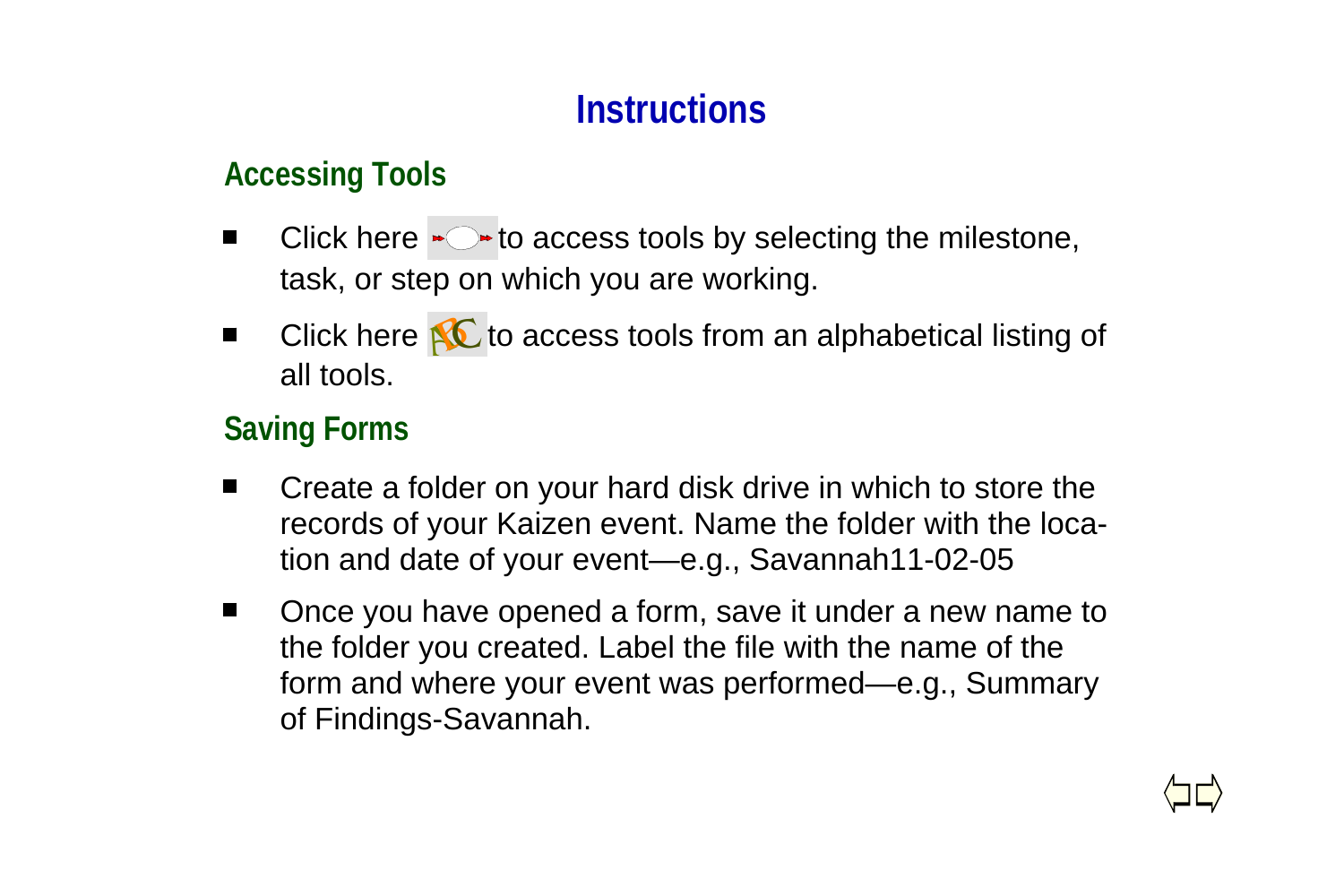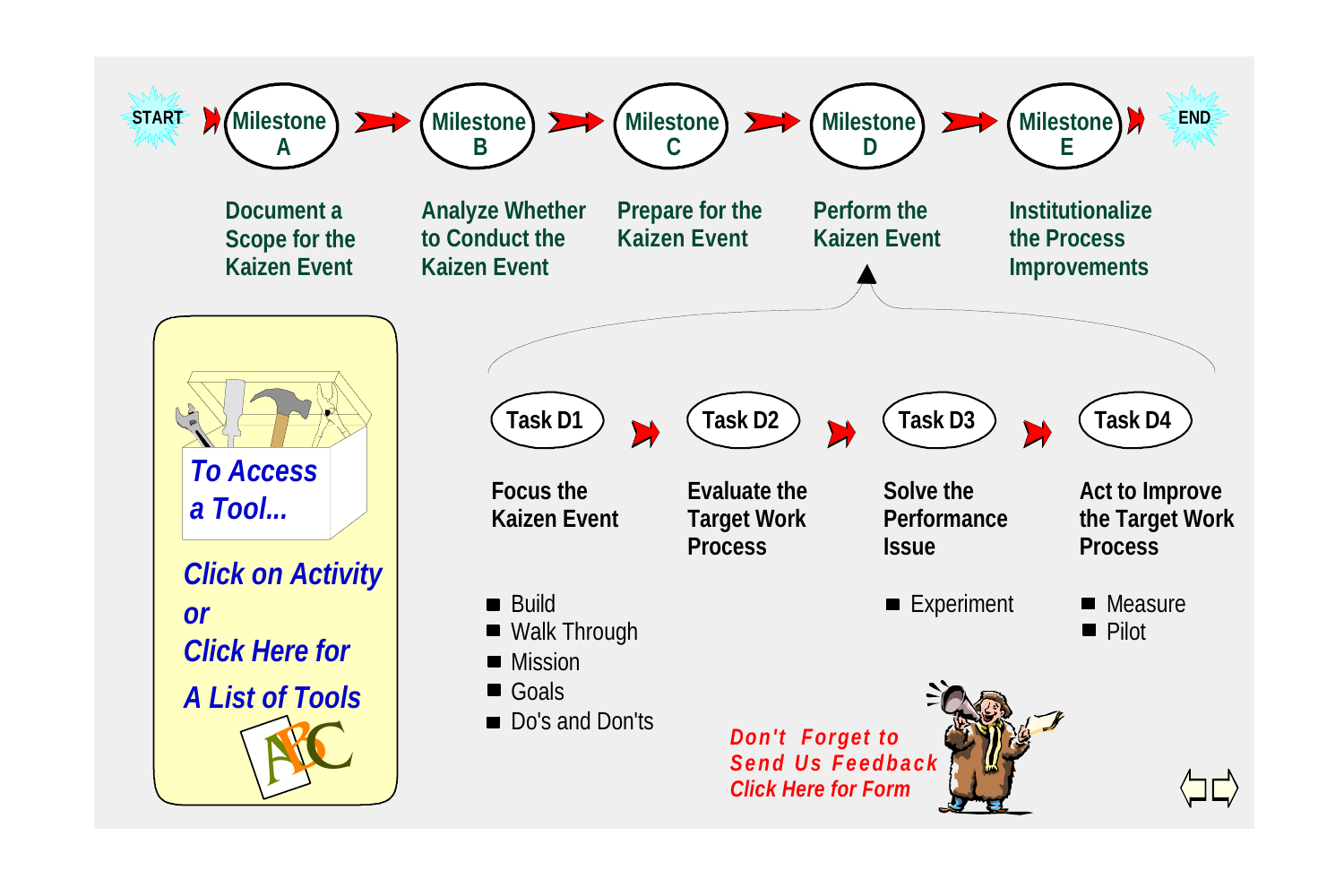### **Milestone A. Document a Scope for the Kaizen Event**

#### **Purpose**

To gather information that defines the focus, boundaries, and expectations for performing a Kaizen event.

- $\blacksquare$ Guide: The Event Coordinator Role
- Guide: The Role of Providing Scope Information .
- Timeline for Completing a Kaizen Event .
- Kaizen Scope Document п
- Scope Statement Checklist
- $\blacksquare$ Checking Consistency of Scope Information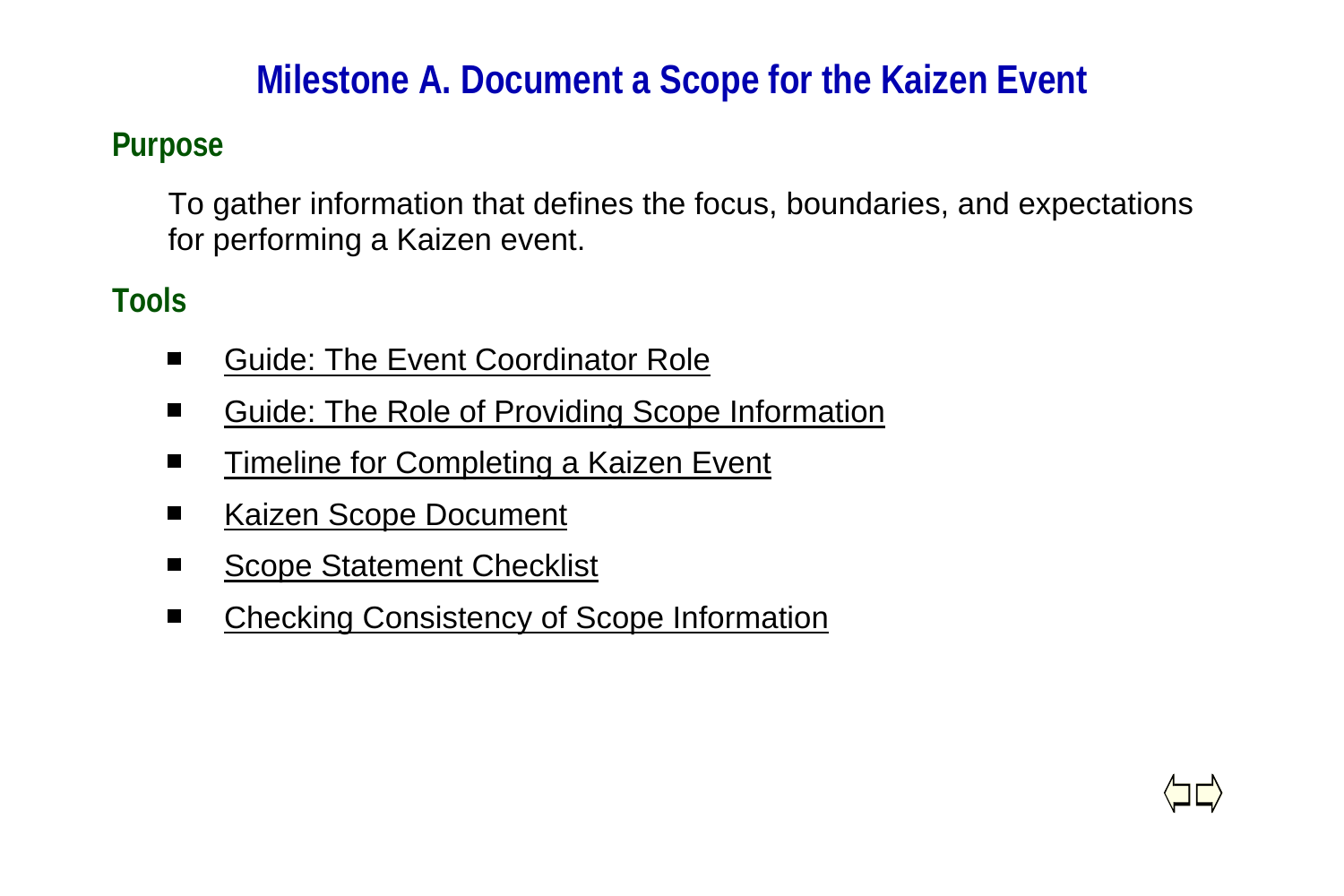### **Milestone B. Analyze Whether to Conduct the Kaizen Event**

### **Purpose**

To judge whether holding the Kaizen event is likely to produce the business benefits sought by the people requesting the event.

- $\blacksquare$ Logistics Checklist
- $\blacksquare$ Results of Judging the Appropriateness of Doing the Kaizen Event
- Strawperson Direction for the Proposed Event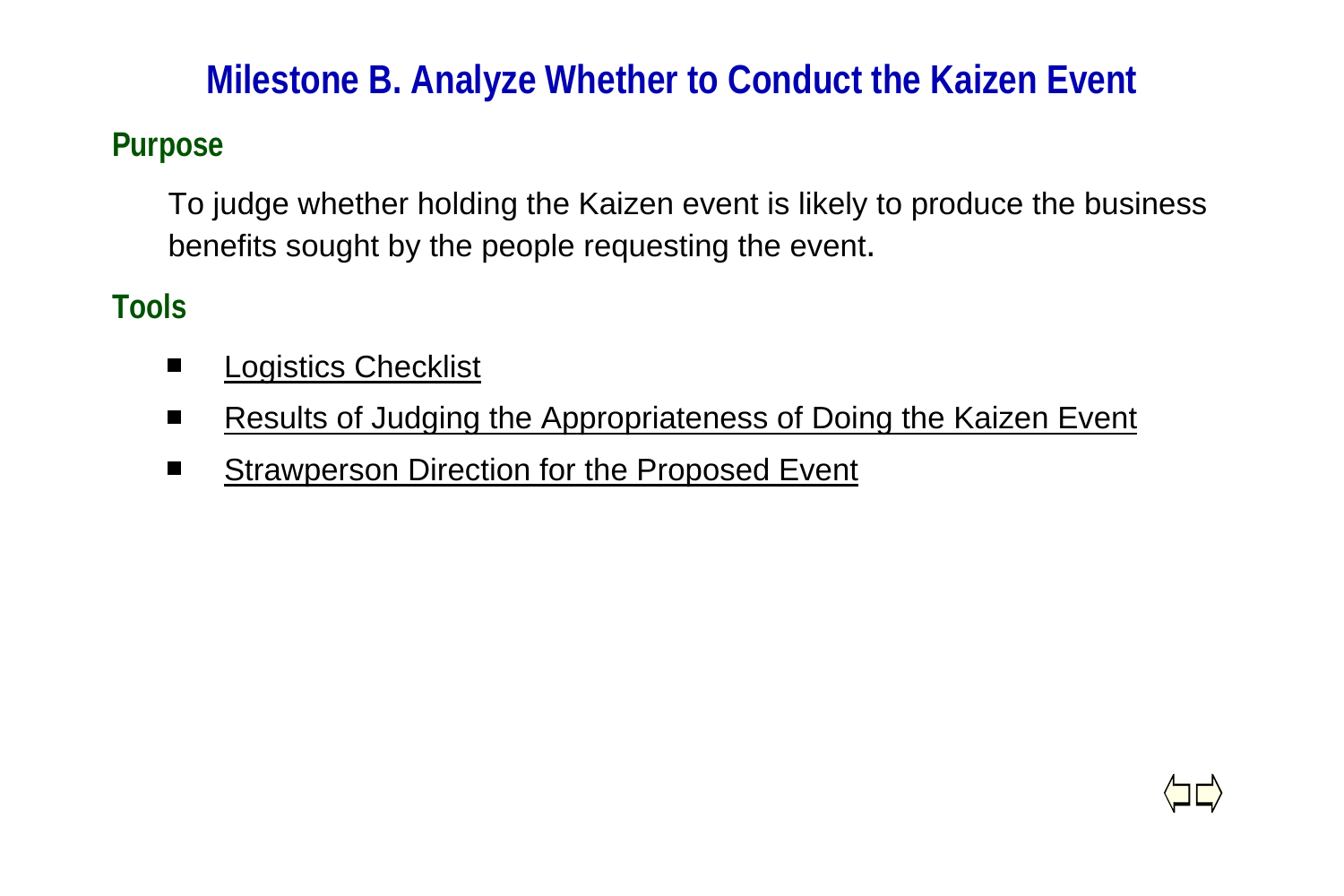# **Milestone C. Prepare for the Kaizen Event**

### **Purpose**

To advance the success of the Kaizen event by readying the people, setting, and resources needed to conduct it.

- $\blacksquare$ Guide: Explaining What Kaizen Is
- Guide: Judging Readiness for the Event  $\blacksquare$
- Kaizen News Days 1-5  $\blacksquare$
- Kaizen Post-Event Flyer П
- Kaizen Pre-Event Flyer  $\blacksquare$
- Logistics Checklist  $\blacksquare$
- Stakeholder Perspective
- Travel and Shipping Arrangements Job Aid $\blacksquare$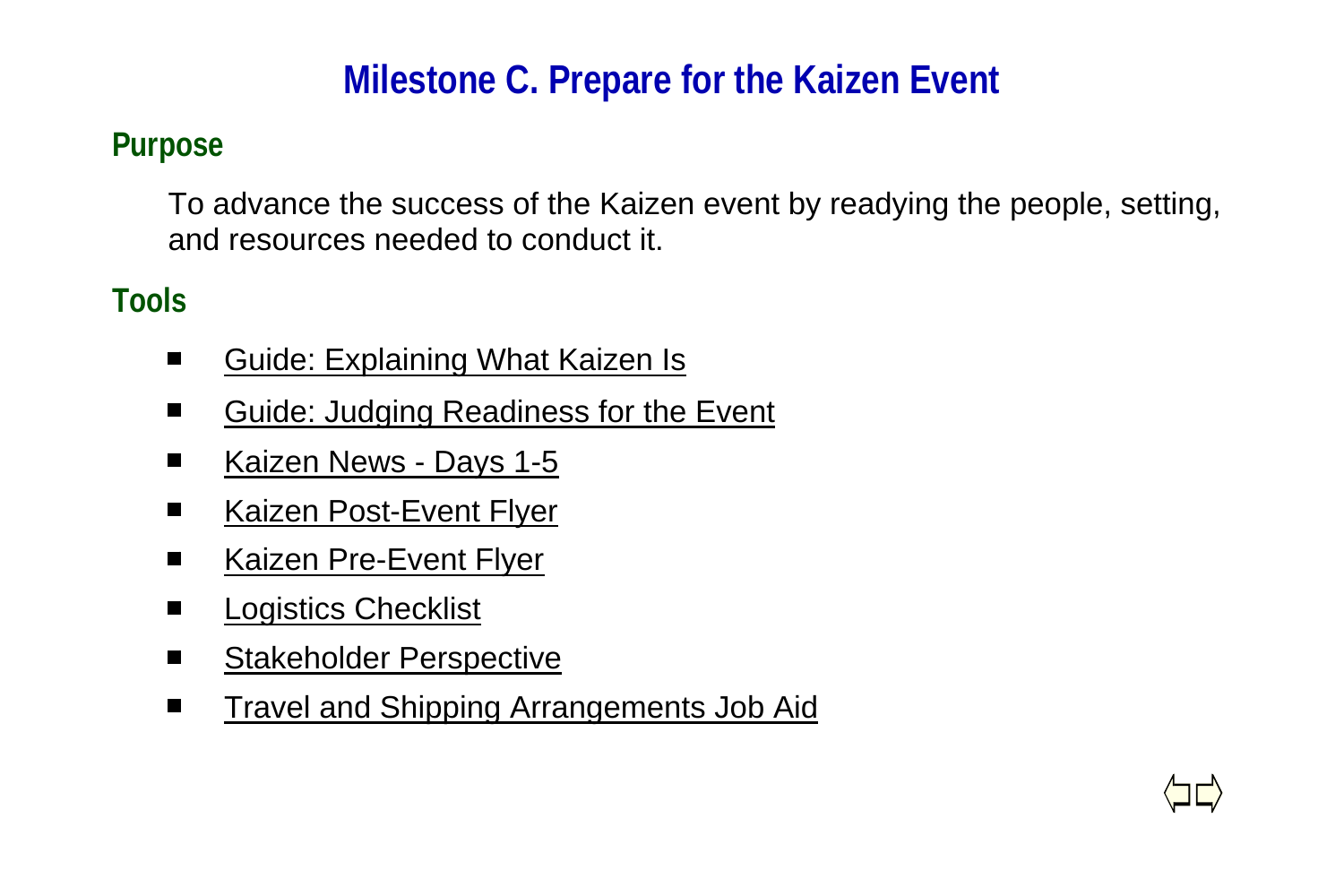# **Milestone D. Perform the Kaizen Event**

### **Purpose**

To uncover and eliminate waste in a work process in a manner that accomplishes the business's purposes.

- $\blacksquare$ Certificate of Recognition
- Checklist for Preparing the Setting .
- Kaizen Participant Feedback Form  $\blacksquare$
- Kaizen Participant Feedback Summary Form  $\blacksquare$
- Kaizen Summary п
- Parking Lot Issues  $\blacksquare$
- Working With Others 10 Minute Review Instructor Guide .
- Working With Others 10 Minute Review Visuals $\blacksquare$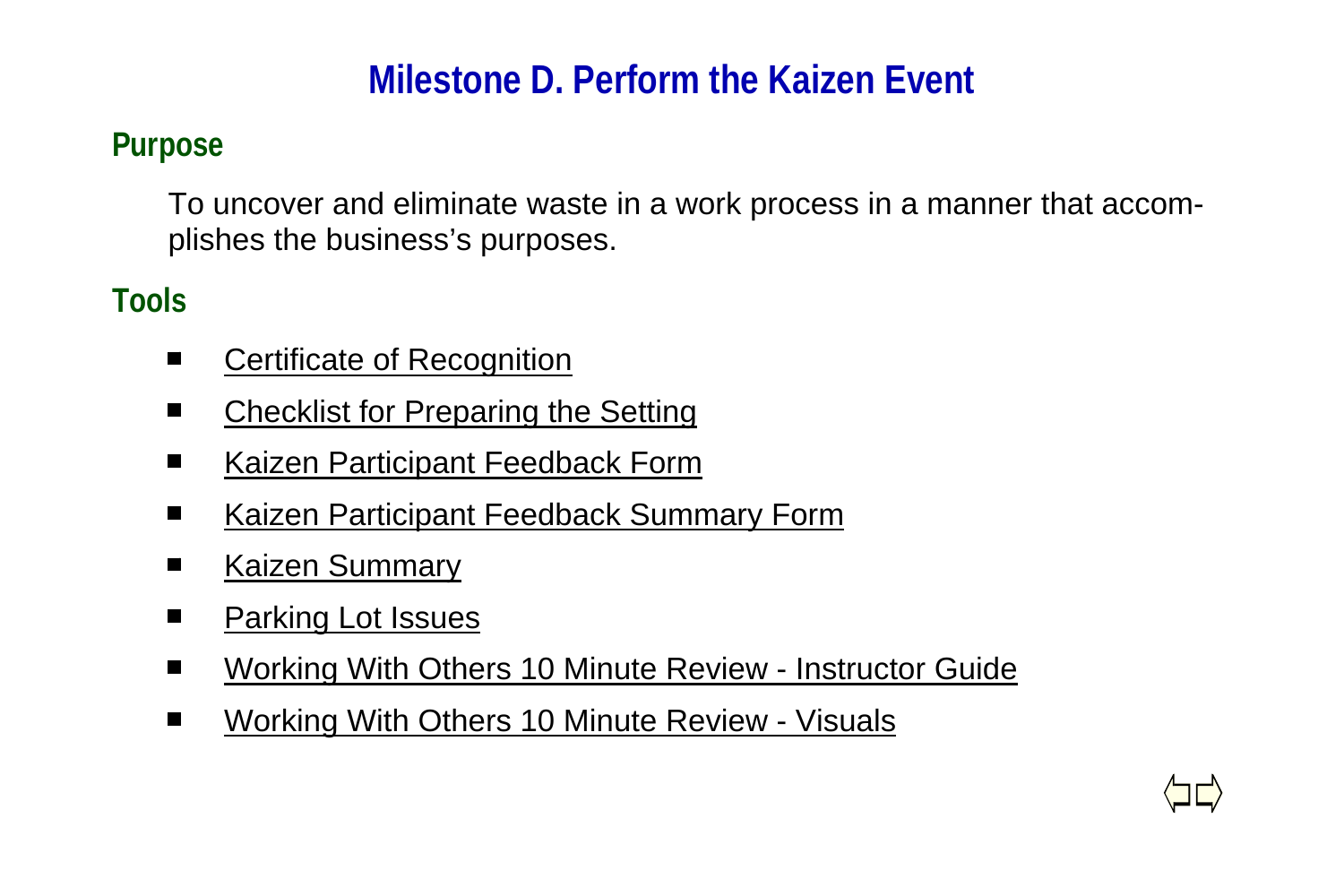# **Task D1. Focus the Kaizen Event**

#### **Purpose**

To define the direction the Kaizen event will pursue based on the facts in the workplace.

- $\blacksquare$ Detecting Value-Added Work and the Forms of Waste Exercise
- Direction for the Kaizen Event (includes mission statement, goals for the . event, and do's and don'ts)
- $\blacksquare$ Guide: Observe First
- Guide: Understanding the Forms of Waste  $\blacksquare$
- Questions That Could Be Asked During the Personal Interview  $\blacksquare$
- Questions That Could Be Asked During the Walk Through  $\blacksquare$
- $\blacksquare$ Waste Observed During Walk Through Categorized by Type

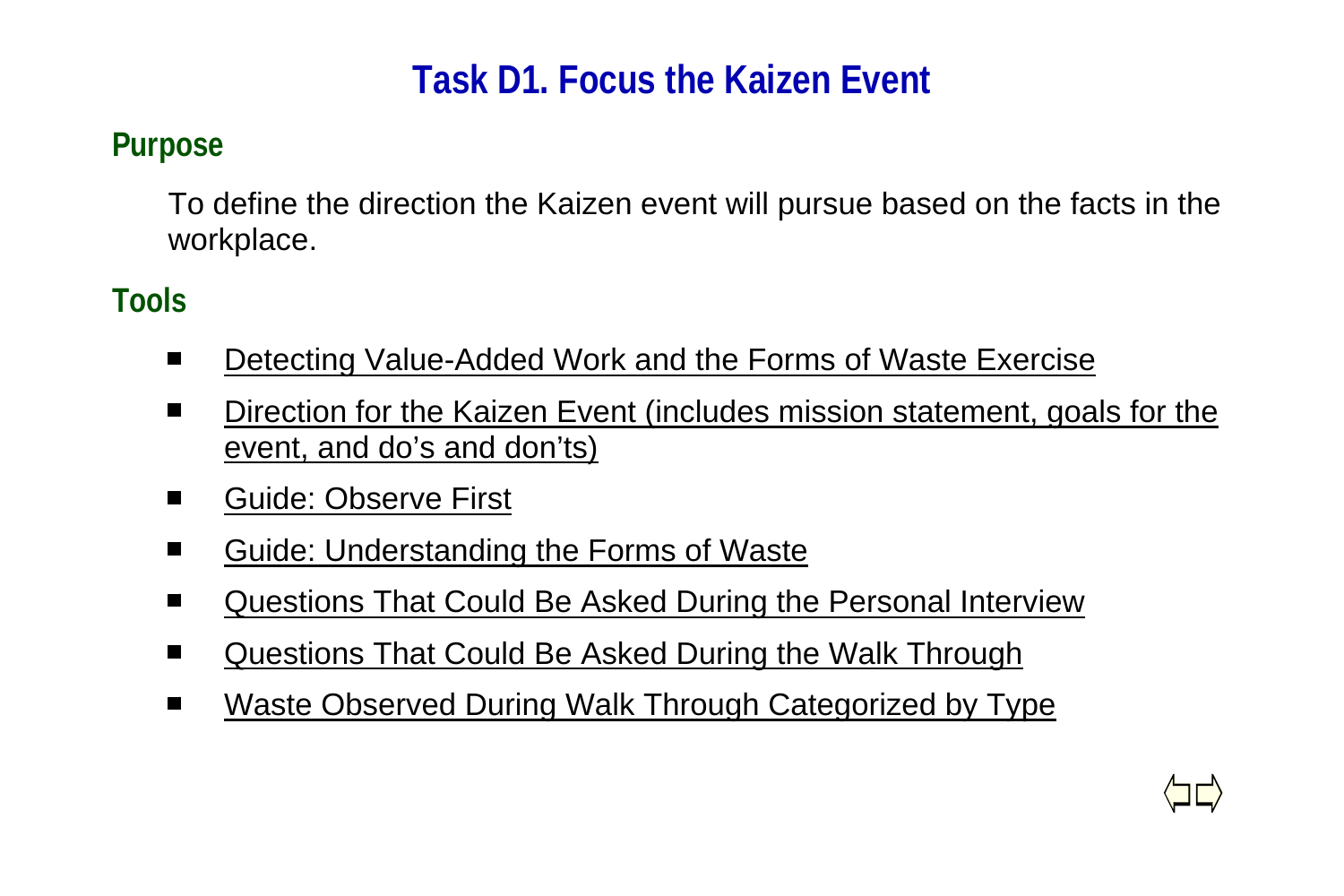# **Step D1-S1. Build a Description of the Target Work Process**

### **Purpose**

To equip the team with a common image of the target work process to guide its information gathering and process improvement efforts.

- $\blacksquare$ Guide for Documenting Decision Logic
- Template for Describing a Work Process $\blacksquare$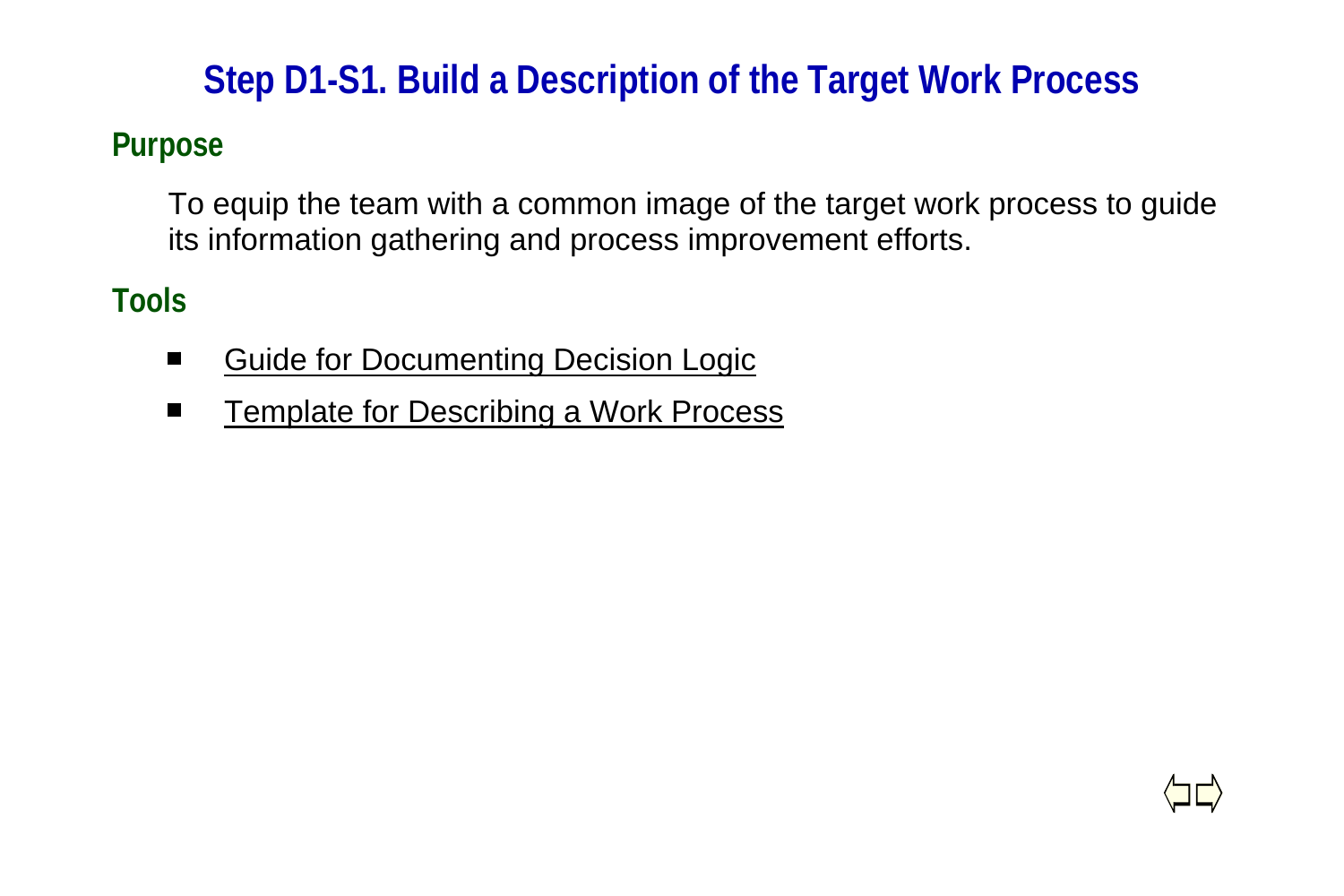# **Step D1-S2. Walk Through the Target Work Process**

### **Purpose**

To gather information about the work process and any instances of waste within it so that you can define a mission and set goals for the event.

- $\blacksquare$ Detecting Value-Added Work and the Forms of Waste Exercise
- . Guide: Observe First
- Guide: Questions That Could Be Asked During the Personal Interview .
- Guide: Questions That Could Be Asked During the Walk Through п
- Guide: Understanding the Forms of Waste
- $\blacksquare$ Waste Observed During Walk Through Categorized by Type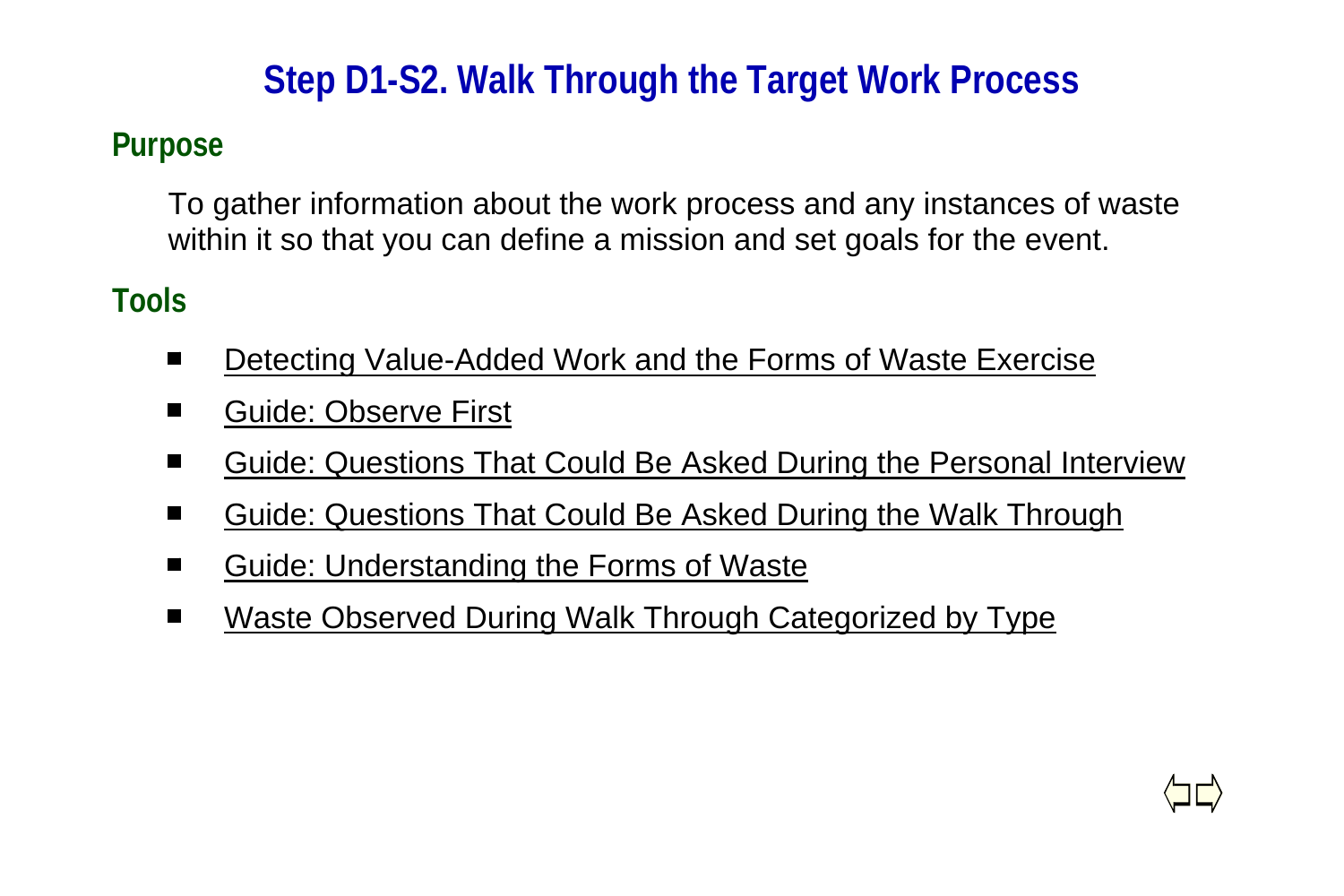# **Step D1-S3. Build the Mission Statement**

#### **Purpose**

To identify the business results the event should produce and the work process improvement that will produce them using the results of the walk through.

### **Tools**

 $\blacksquare$ Direction for the Kaizen Event (*use this form to record the mission statement, goals for the event, and do's and don'ts*)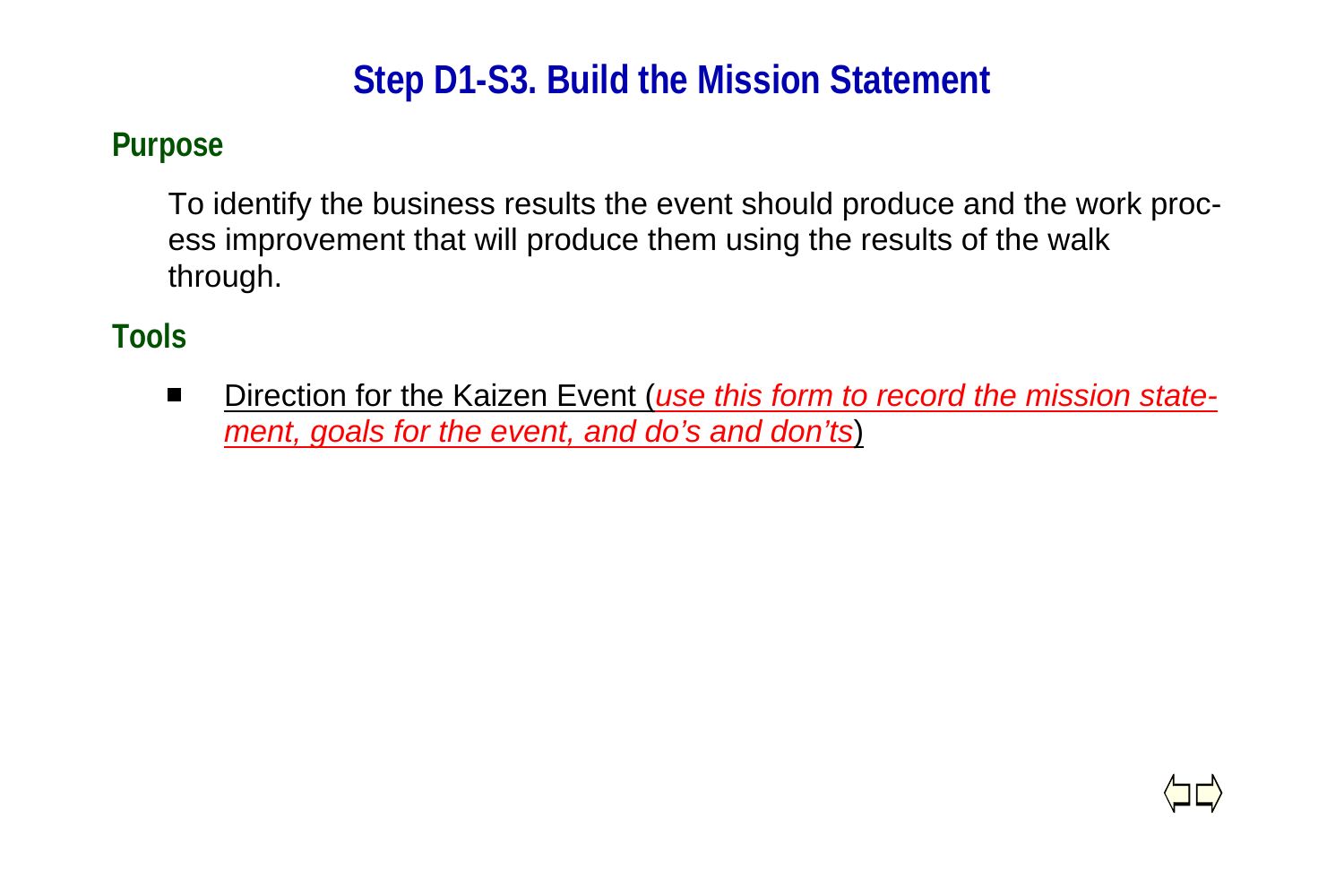# **Step D1-S4. Set Goals for the Kaizen Event**

#### **Purpose**

To set measurable targets for eliminating waste in the target work process using the results of the walk through.

### **Tools**

 $\blacksquare$ Direction for the Kaizen Event (*use the file in which you recorded the event's mission statement*)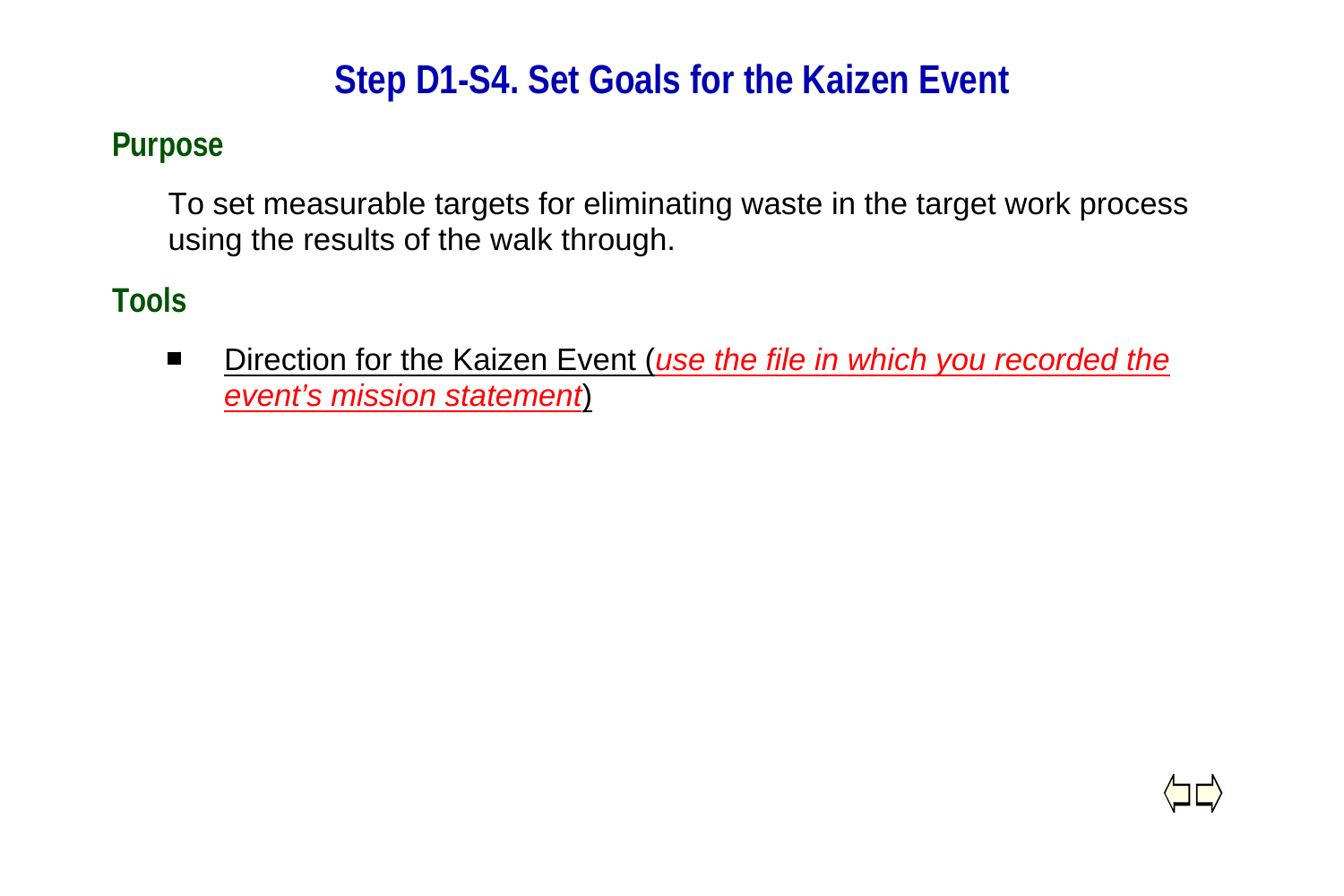### **Step D1-S5. Define the Do's and Don'ts**

#### **Purpose**

To understand what the Kaizen team may and may not do as it improves the target work process.

#### **Tools**

Direction for the Kaizen Event (*use the file in which you recorded the*  $\blacksquare$ *event's mission statement*)

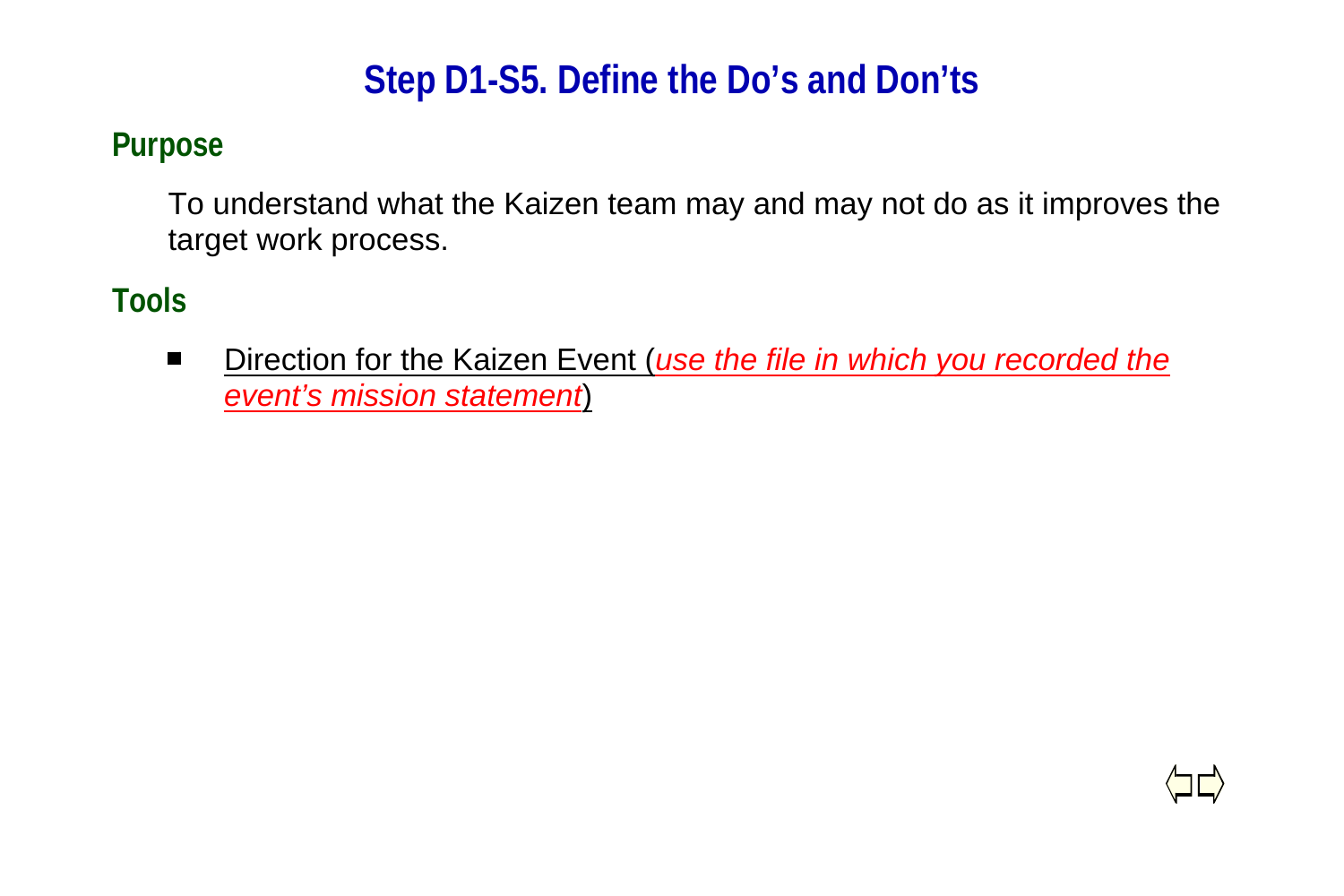# **Task D2. Evaluate the Target Work Process**

### **Purpose**

To produce an exact measure of the types and amount of waste occurring in the target work process.

- Guide: Distance Measurement Role■
- Guide: Documentation Role.
- $\blacksquare$ Guide: Machine Observer Role
- Guide: Photographer Role  $\blacksquare$
- п Guide: Process Observer Role
- Guide: Spaghetti Charting Role ■
- Guide: Timekeeper Role п
- Guide: Understanding the Forms of <u>Waste</u>
- Guide: Utility Role
- Guide: Workplace Layout Role  $\blacksquare$
- Machine Analysis Sheet
- Machine Observations Data Sheet
- Parking Lot Issues
- Process Analysis Sheet
- Process Observations Data Sheet
- Sharpening Observation Skills п Exercise
- Summary of Findings
- Using the Machine Analysis Sheet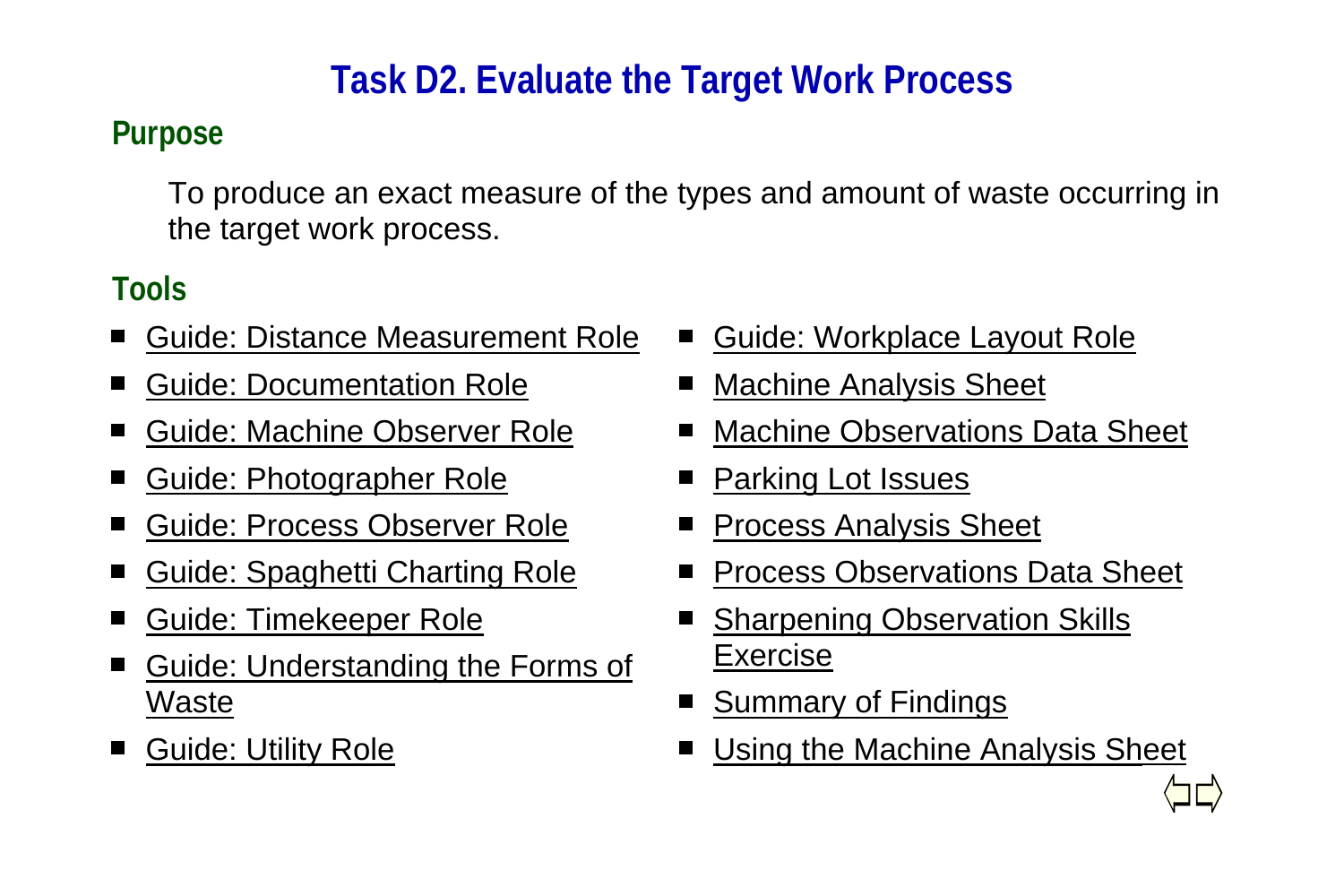# **Task D3. Solve the Performance Issue**

### **Purpose**

To conceive and select the best ways to achieve the Kaizen event's goals.

- Design of the Experiment  $\blacksquare$
- Guide: Designing the Experiment .
- $\blacksquare$ Parking Lot Issues (*if you already began to list Parking Lot Issues, use the file in which you recorded those issues*)
- Prioritized List of Process and Workplace Improvement Ideas  $\blacksquare$
- Results of the Experimentп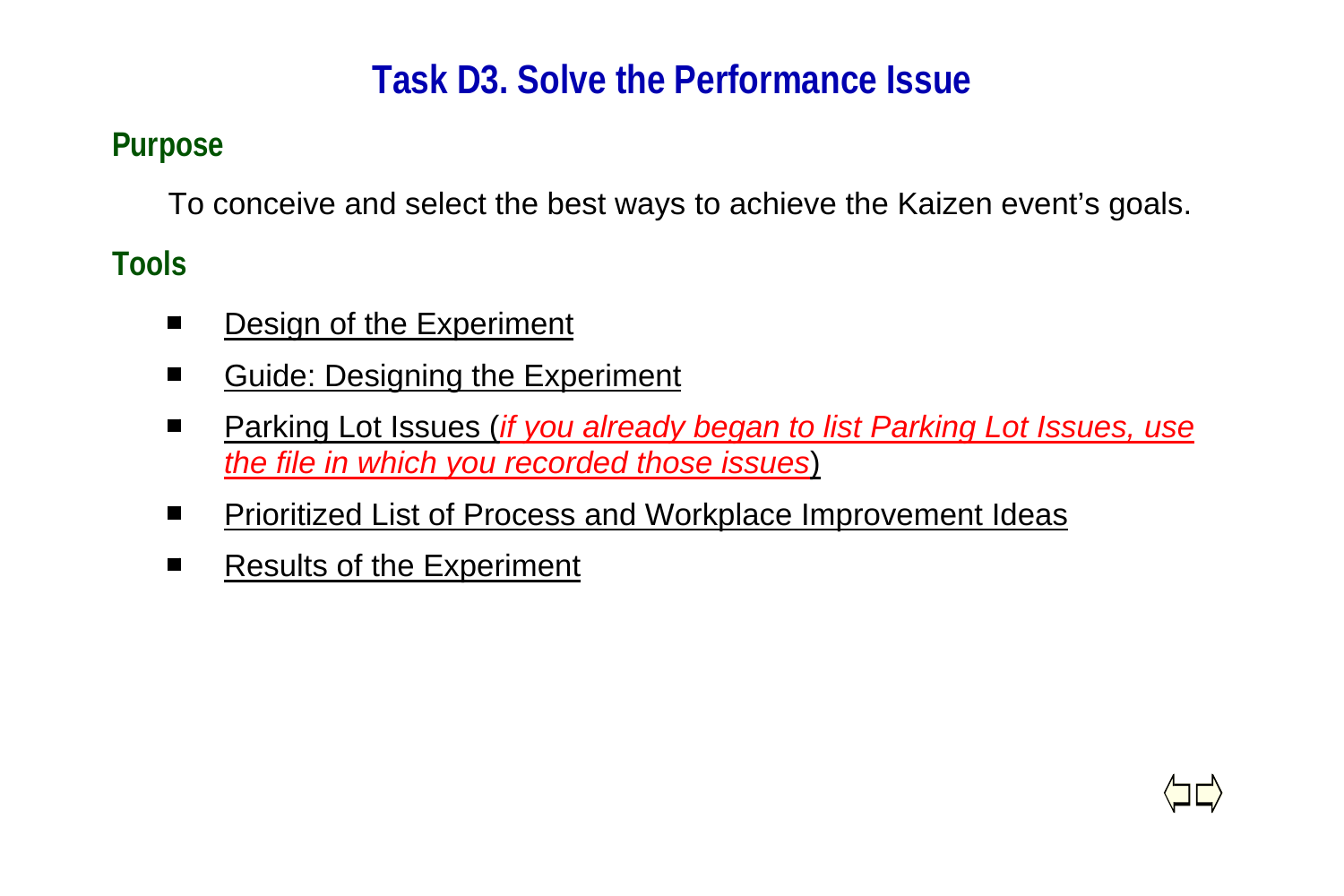# **Step D3-S3. Conduct an Experiment**

### **Purpose**

To test the effectiveness of an improvement idea in eliminating waste.

- Design of the Experiment (Form)  $\blacksquare$
- Guide: Designing an Experiment  $\blacksquare$
- $\blacksquare$ Results of the Experiment (Form)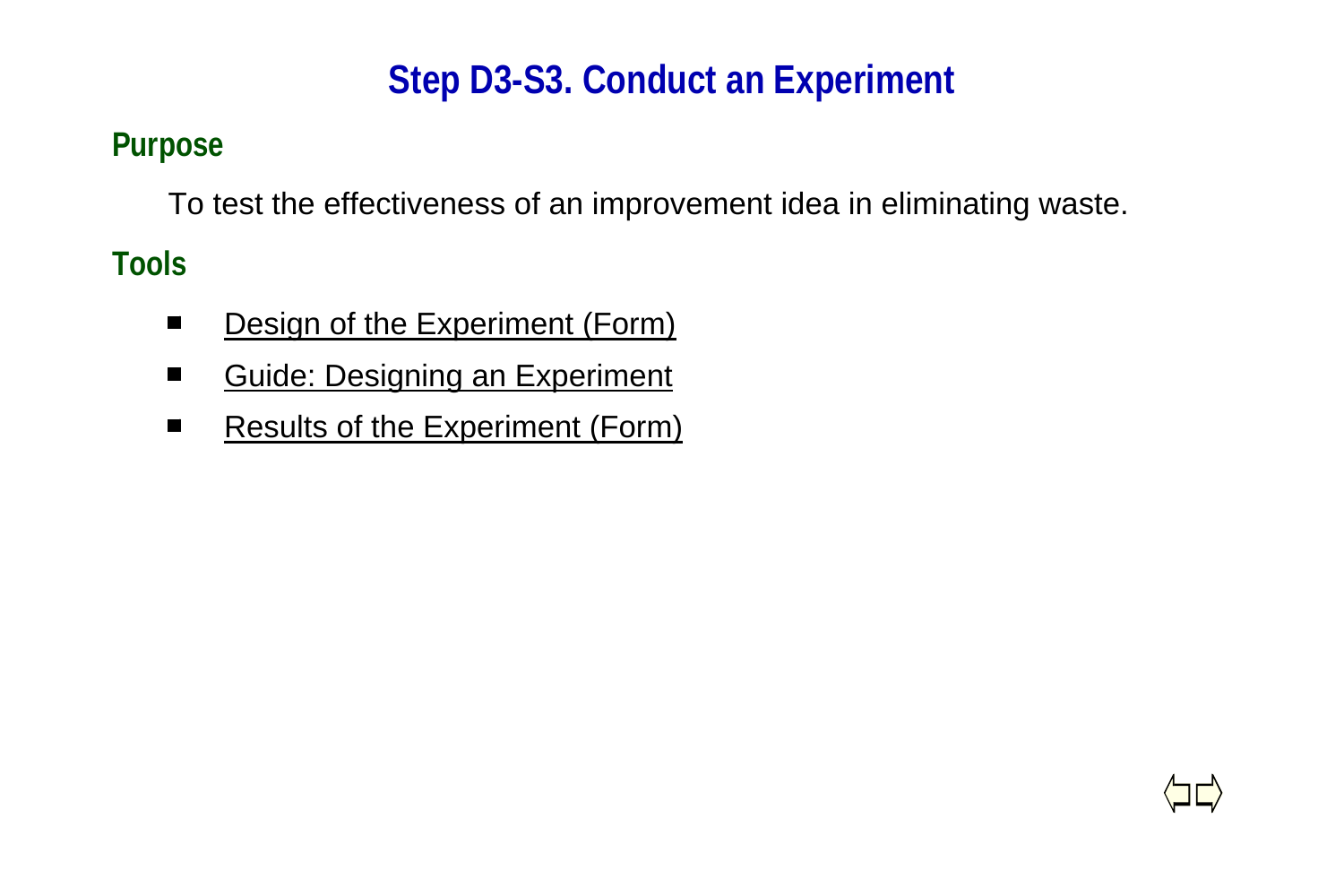# **Task D4. Act to Improve the Target Work Process**

### **Purpose**

To execute the selected improvement ideas successfully.

- Action Plan Example  $\blacksquare$
- Action Plan Template  $\blacksquare$
- Design of the Pilot  $\blacksquare$
- Guide: Building an Action Plan  $\blacksquare$
- Guide: Planning the Pilot п
- $\blacksquare$ Results of the Pilot
- Summary of Monetary Benefits  $\blacksquare$
- Summary of Operating Improvements
- Template for Leave-Behind Measure $\blacksquare$

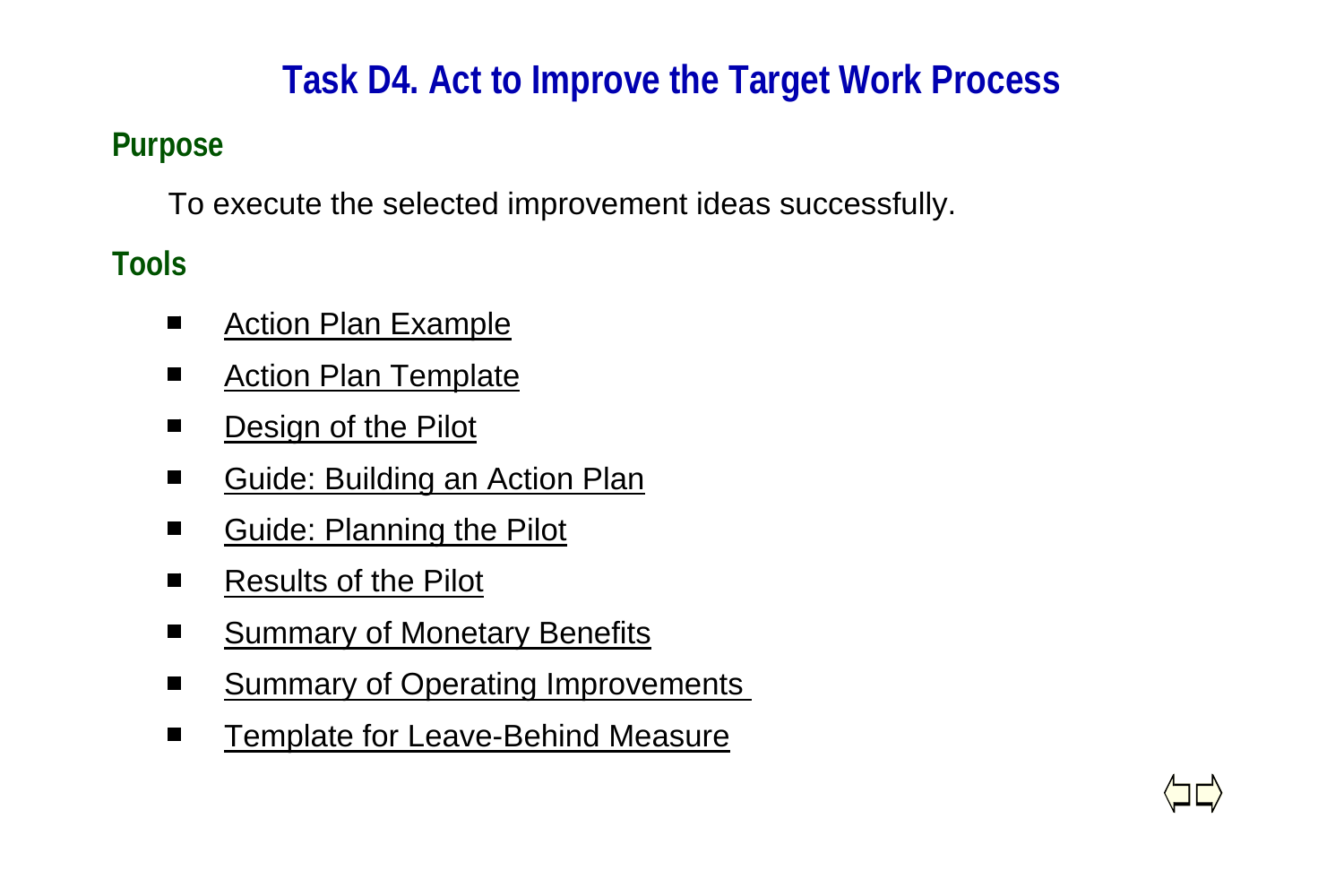### **Step D4-S1. Measure Results**

#### **Purpose**

To detect and quantify the work process and business benefits produced by the Kaizen event.

- $\blacksquare$ **Summary of Monetary Benefits**
- **Summary of Operating Improvements**  $\blacksquare$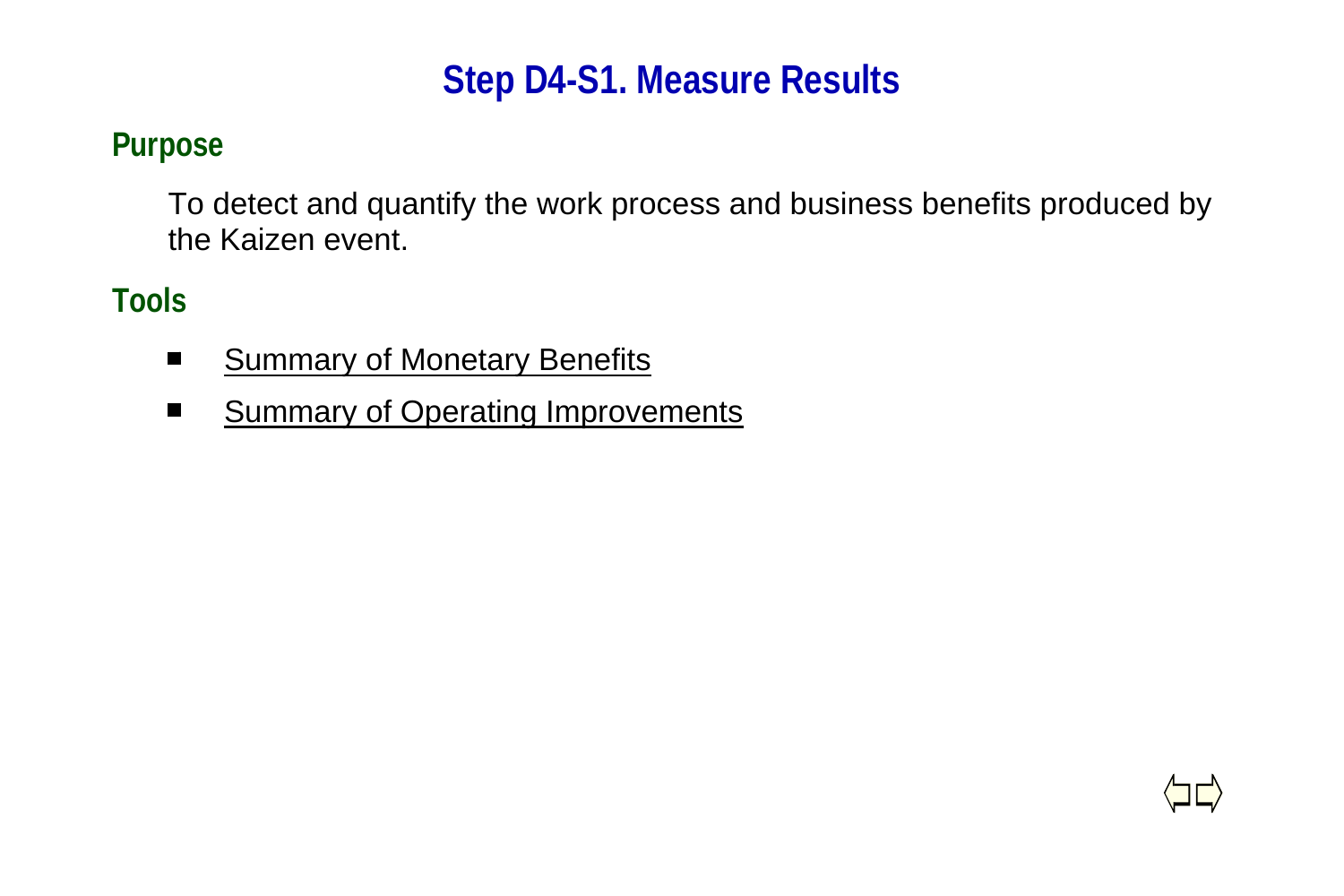# **Step D4-S3. Conduct a Pilot**

### **Purpose**

To implement an improvement for a portion of a work process or workplace.

- Design of the Pilot  $\blacksquare$
- Guide: Planning the Pilot  $\blacksquare$
- $\blacksquare$ Results of the Pilot

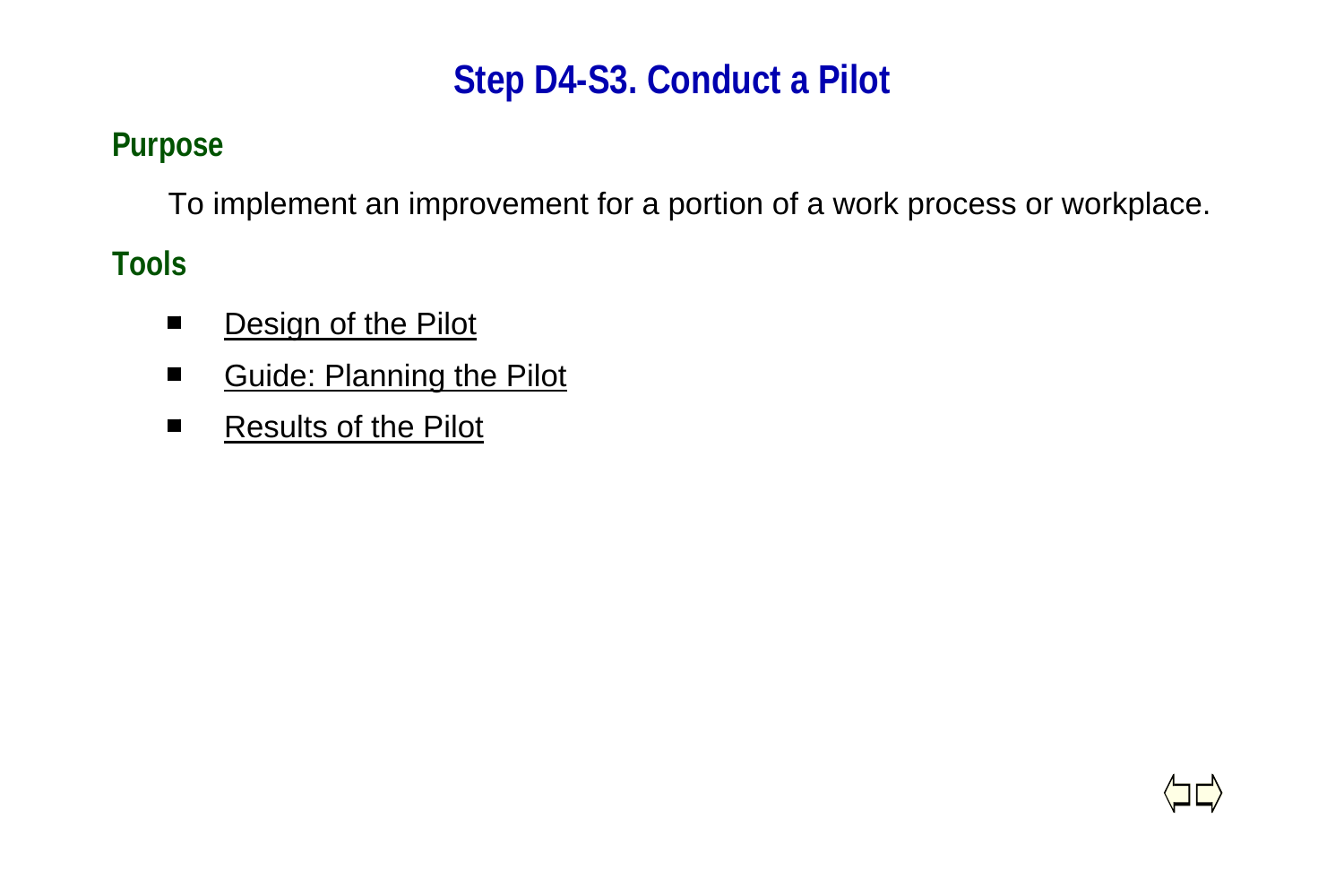### **Milestone E. Institutionalize the Process Improvements**

#### **Purpose**

To ensure that the improvements made by the Kaizen event generate maximum benefits for the business and its stakeholders.

**Tools**

 $\blacksquare$ None.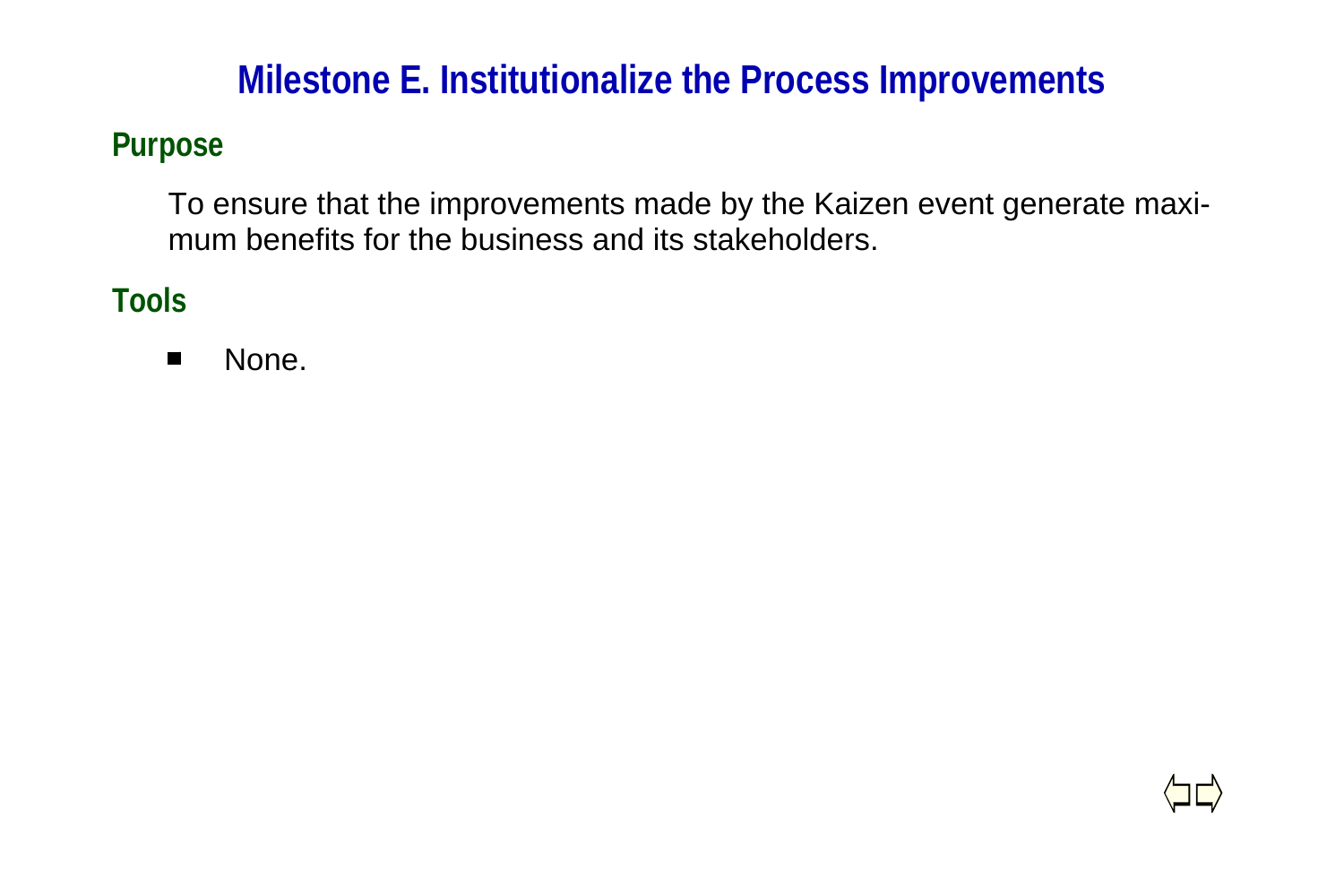### **Index of Tools**

Action Plan Example Action Plan Template Certificate of Recognition Consistency of Scope Information Checklist for Preparing the Setting Design of the Pilot Detecting Value-Added Work and the Forms of Waste ExerciseDirection for the Kaizen EventDo's and Don'tsExperiment, Design/Results of Goals for the EventGuide: Building an Action Plan Guide: Designing the Experiment Guide: Distance Measurement RoleGuide: Documentation RoleGuide: Documenting Decision Logic Guide: Explaining What Kaizen Is Guide: Judging Readiness for the Event Guide: Machine Observer Role

Guide: Observe FirstGuide: Photographer Role Guide: Planning the Pilot Guide: Process Observer RoleGuide: Questions That Could Be Asked During the Personal InterviewGuide: Questions That Could Be Asked During the Walk **Through** Guide: Spaghetti Charting Role Guide: The Event Coordinator RoleGuide: The Role of Providing Scope Information Guide: Timekeeper Role Guide: Understanding the Forms of Waste Guide: Utility Role Guide: Workplace Layout Role Kaizen News - Days 1-5 Kaizen Participant Feedback Form Kaizen Participant Feedback Summary Form Kaizen Post-Event Flyer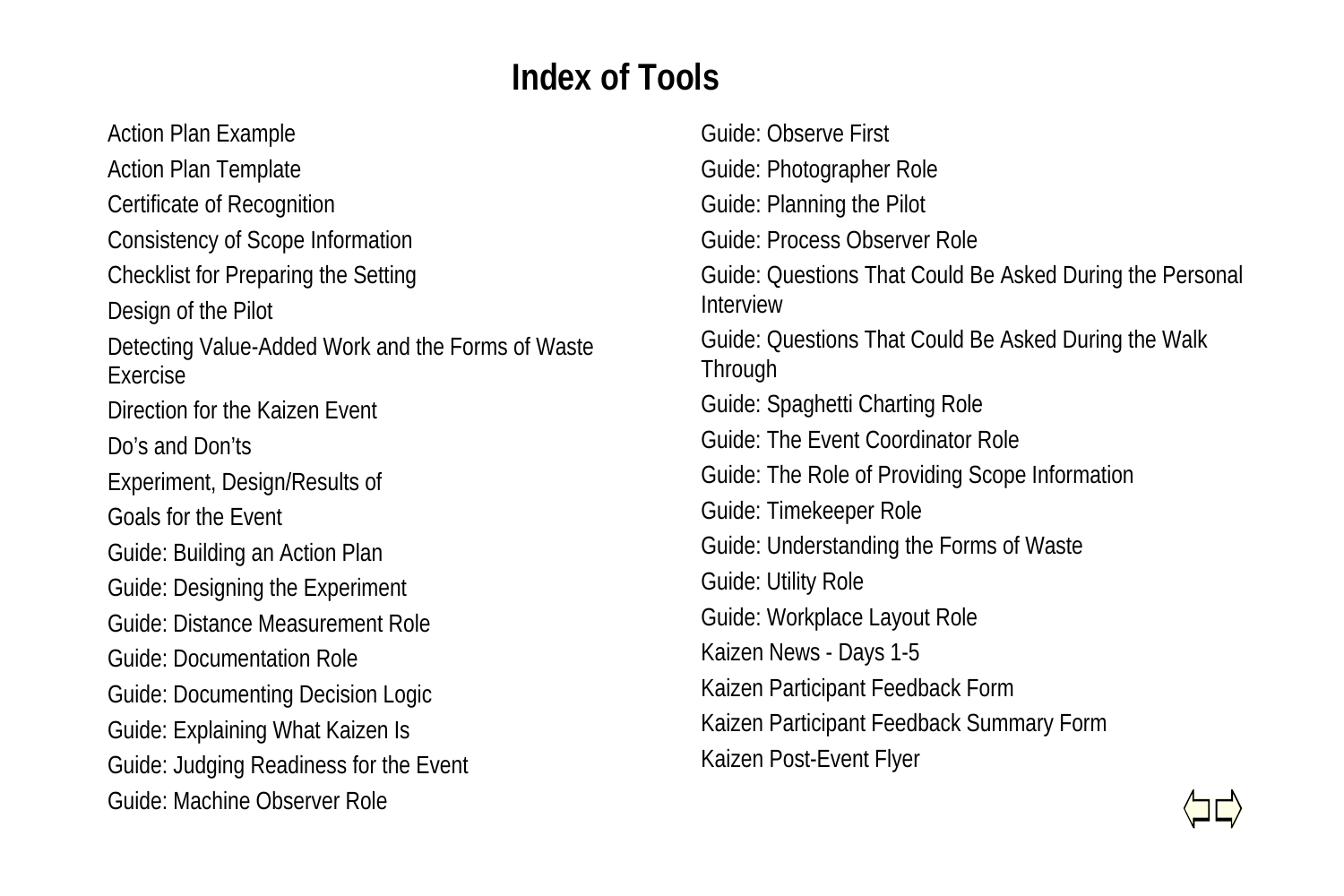### **Index of Tools**

Kaizen Pre-Event Flyer Kaizen Scope Document Kaizen Summary Leave-Behind MeasureLogistics Checklist Machine Analysis Sheet Machine Observations Data SheetMission StatementParking Lot Issues Pilot , Guide: Planning the Pilot , Results of the Prioritized List of Process and Workplace Improvement IdeasProcess Analysis Sheet Process Observations Data SheetResults of Judging the Appropriateness of Doing the Kaizen EventScope Document Scope Statement Checklist Sharpening Observation Skills Exercise

Stakeholder Perspective Strawperson Direction for the Proposed Event Summary of Findings Summary of Monetary Benefits Summary of Operating Improvements Timeline for Completing a Kaizen Event Template for Describing a Work Process Template for Leave-Behind Measure Travel and Shipping Arrangements Job Aid User Evaluation and Feedback FormUsing the Machine Analysis Sheet Using the Process Analysis Sheet Waste Observed During Walk Through Categorized by Type Working With Others 10 Minute Review - Instructor Guide Working With Others 10 Minute Review - Visuals